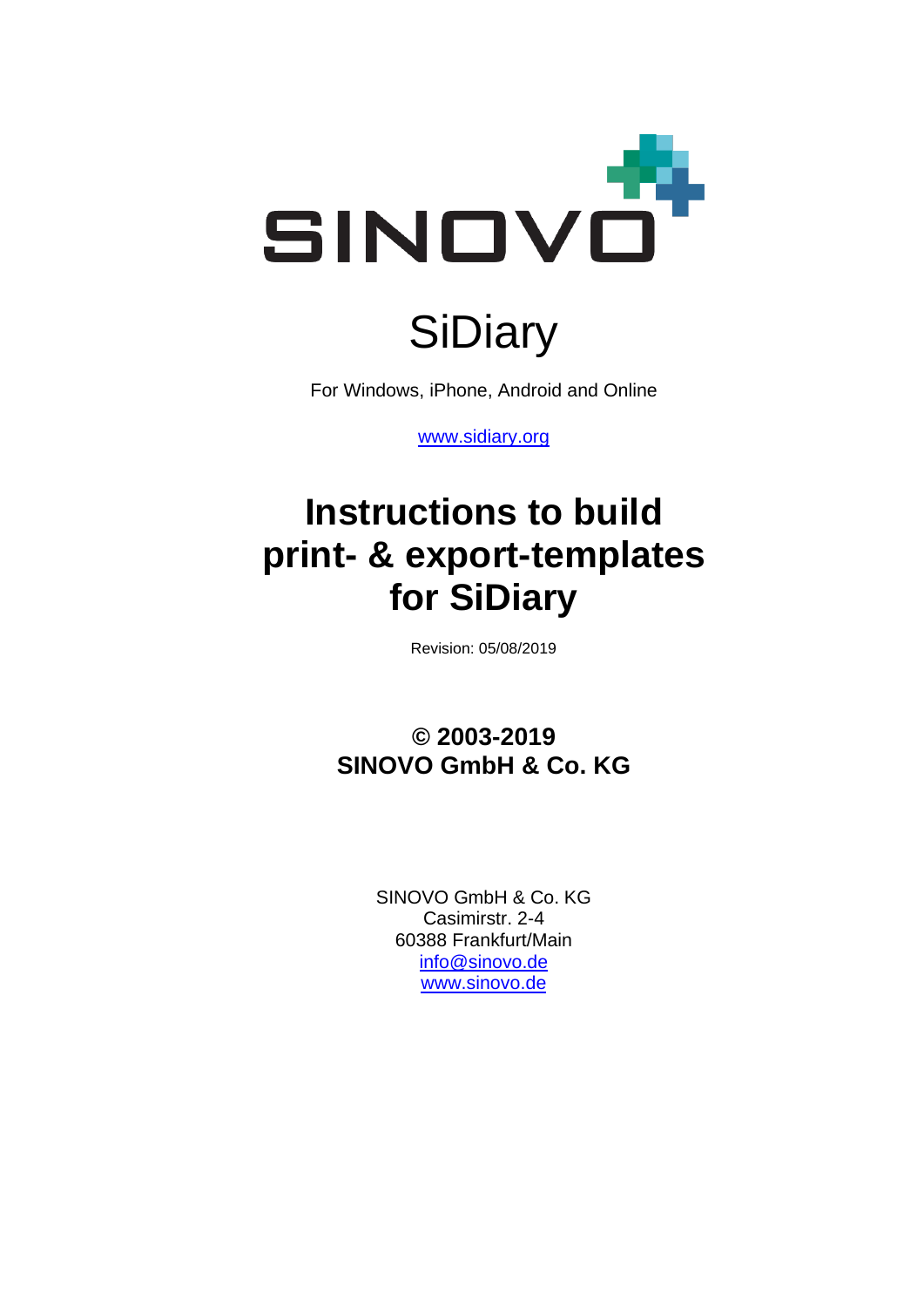## Index

| 1 |     |  |
|---|-----|--|
| 2 |     |  |
| 3 |     |  |
| 4 |     |  |
|   | 4.1 |  |
|   |     |  |
|   |     |  |
|   |     |  |
|   | 4.3 |  |
|   | 4.4 |  |
|   | 4.5 |  |
|   | 4.6 |  |
|   | 4.7 |  |
|   | 4.8 |  |
| 5 |     |  |
| 6 |     |  |
|   |     |  |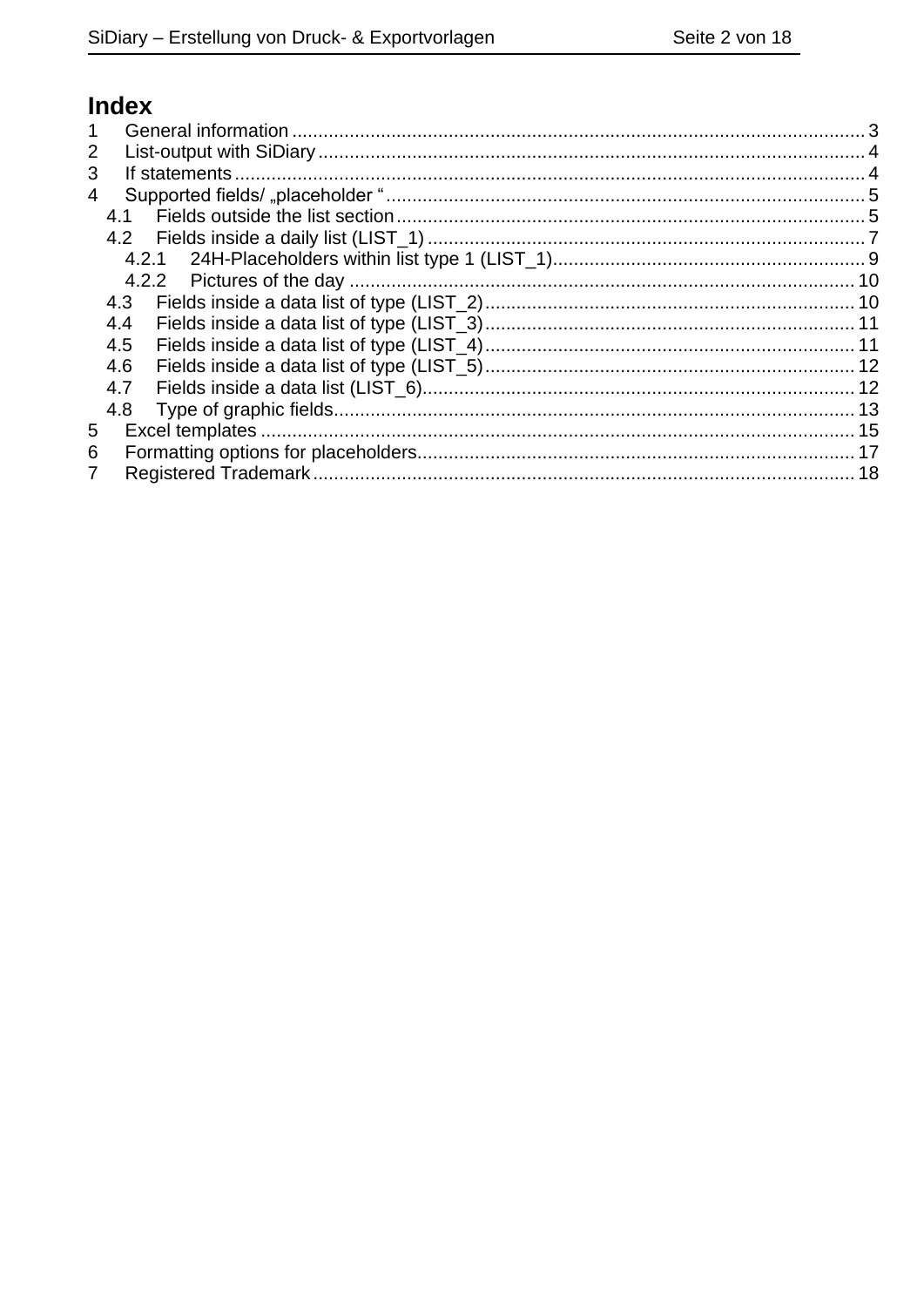## <span id="page-2-0"></span>**1 General information**

Our intention with SiDiary was that you don't just have a few fixed printout alternatives, but that you can design your printouts completely according to your own ideas.

Right now, it's possible, by replacing and adapting the templates, to create txt, csv, rtf, html, xml, MS Excel and OpenOffice Calc files.

The schema is simple: The templates are containing fields ("placeholders") which are replaced with the corresponding information during the print or export function. There are supported lists, which are enclosed by a start- and end identification field. Everything from between these fields is going to be repeated, if there are records in the list. Additionally, there are some expressions, which only take place, if some criteria are fulfilled (**if-construct**). There are also some special placeholders, which are replaced with complete graphics.

*Reading all these descriptions here might sound quite complicated to you. Therefore, we recommend, that you simply look at an existing template from the program folder at the same time.* 

*This one, for example: C:\Program Files (x86)\SINOVO\SiDiary6\Template\Print\*

**Hint** *There are three files for each template: an .rtf file (this is the actual template), an .xml file (which contains the name of the template and the description displayed in SiDiary), and an image file (this is the small graphic preview for this template).*



*Sometimes it is not even necessary to build a print or export template from scratch. Often you can modify or extend an already existing template from the program or from the website (https://www.sidiary.de/download-vorlagen-211.asp?IDSprache=1) according to your wishes.*

*Just have a look which template comes closest to your requirements and edit it according to your needs.*

In Microsoft Word it can happen that if you have copied a placeholder and pasted it *elsewhere, or have simply changed something in it, it does not show the desired result in the printout/preview, but only the placeholder itself.*

**Hint**

*This is because Word inserts formatting characters that make the placeholder "invalid". You can avoid this, if you insert the placeholder with the insert option "Adopt text only": right click where you want to insert the placeholder and then select the board with the "A" under "Insert options". Or click with the right mouse button on the desired location* 

*and then press the letter "t" on your keyboard.*

*You can also do this with a non-functioning placeholder: mark it, cut it out with Ctrl+x and insert it again at the same place as described above in "Text only".*

And if there are any problems: at info@sinovo.de we will be happy to help you.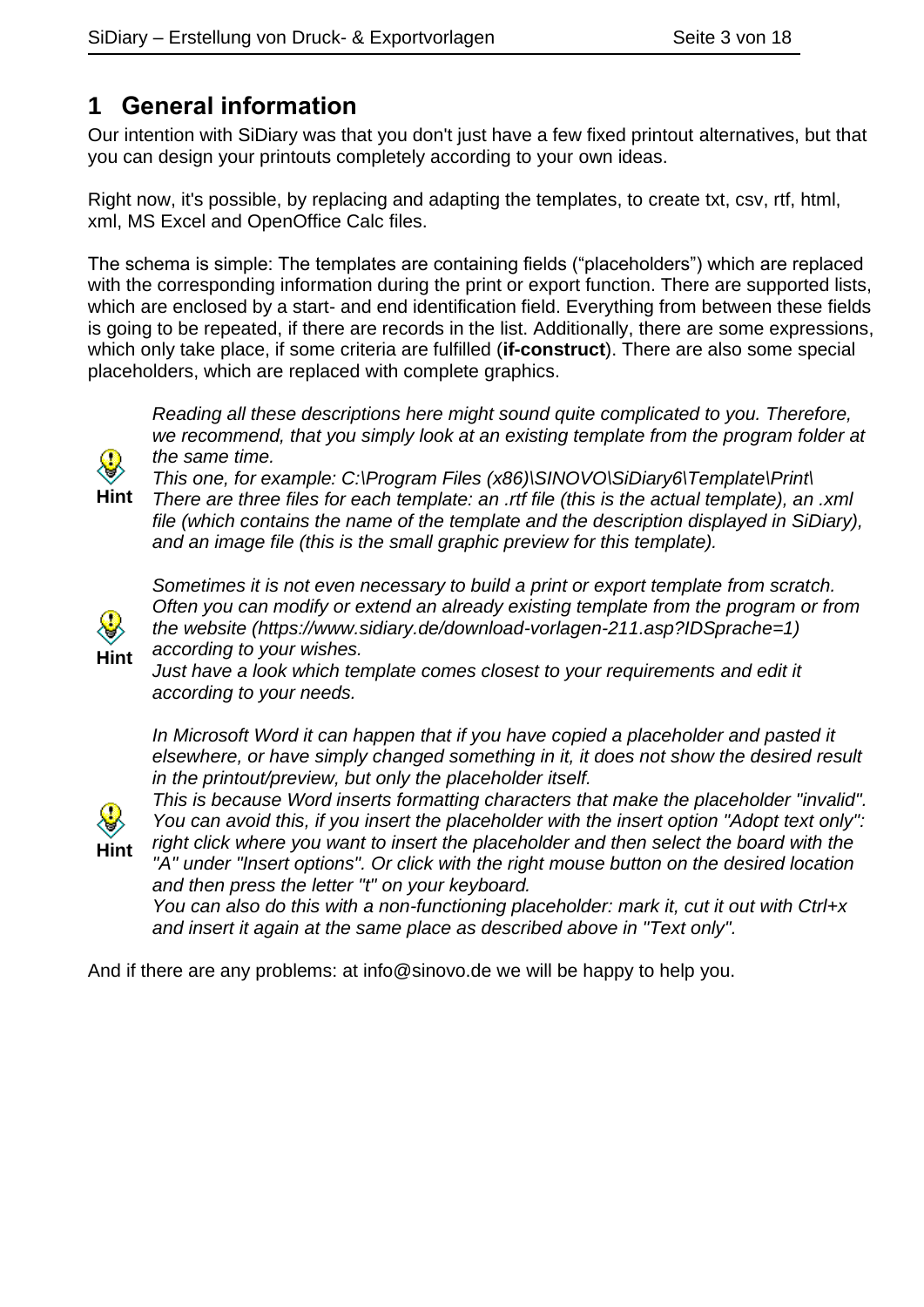#### <span id="page-3-0"></span>**2 List-output with SiDiary**

SiDiary supports 5 list outputs:

• **List 1** generates a list for all days of the chosen period,

• **List 2** generates a data list for all tracked values of the period.

I.e. in the first list you'll get 14 list entries for a period of 14 days, with the second one e.g. 70 entries (by 5 average values a day).

The following example for a list section in a SiDiary template

```
[LIST_START_2]
[DATE] [TIME]: [BLOOD GLUCOSE], carbintake: [BE KHE] gr. carbs
[LIST_END_2]
```
would produce a result from below:

```
08/07/2004 07:15: 107, carbintake: 72 gr. carbs
08/07/2004 10:35: 89, carbintake: 0 gr. carbs
08/07/2004 12:45: 131, carbintake: 60 gr. carbs
08/07/2004 04:05p: 99, carbintake: 24 gr. carbs
08/07/2004 11:00p: 108, carbintake: 0 gr. carbs
```
SiDiary repeats the complete section, if there are values for the type of the list. Within this list section, only the placeholders are filled with information's, the rest is not modified (as you can see at the terms "carbintake" and "gr. carbs"!

By using **list type 3** you can create a list of all saved basal profiles of an insulin pump patient, **list 4** will create a weekly output like the simple logbook for conventional therapy in the application user interface. With **list 5** you can create a list of all tracked laboratory results.

## <span id="page-3-1"></span>**3 If statements**

SiDiary supports a few if constructs. Analogue to the list detail, it is enclosed in a block with an "If" and "End If"

Those expressions will only be visible in the result document, if the appropriate condition has been true.

The "If" statement for remarks is supported so far and also the check-up, if Microsoft Word is available on the system.

An example for a list of all the days entered with remarks in SiDiary. The other days wouldn't be displayed:

| [LIST START 1]             | (=Starts a list for all days of the chosen period)      |
|----------------------------|---------------------------------------------------------|
| [IF REMARK]                | (=Start the check to see if comments exist)             |
| Remark on [DATE]: [REMARK] | (=Definition of what to output)                         |
| [ENDIF REMARK]             | (=End of check to see if comments exist)                |
| [LIST END 1]               | (=End of the list with all days of the selected period) |
|                            |                                                         |

#### The result could look like:

Remark on 08/01/ 2004: tennis training in the evening. Remark on 08/05/2004: tennis competition. Remark on 08/08/2004: maybe forgot the bolus for breakfast?!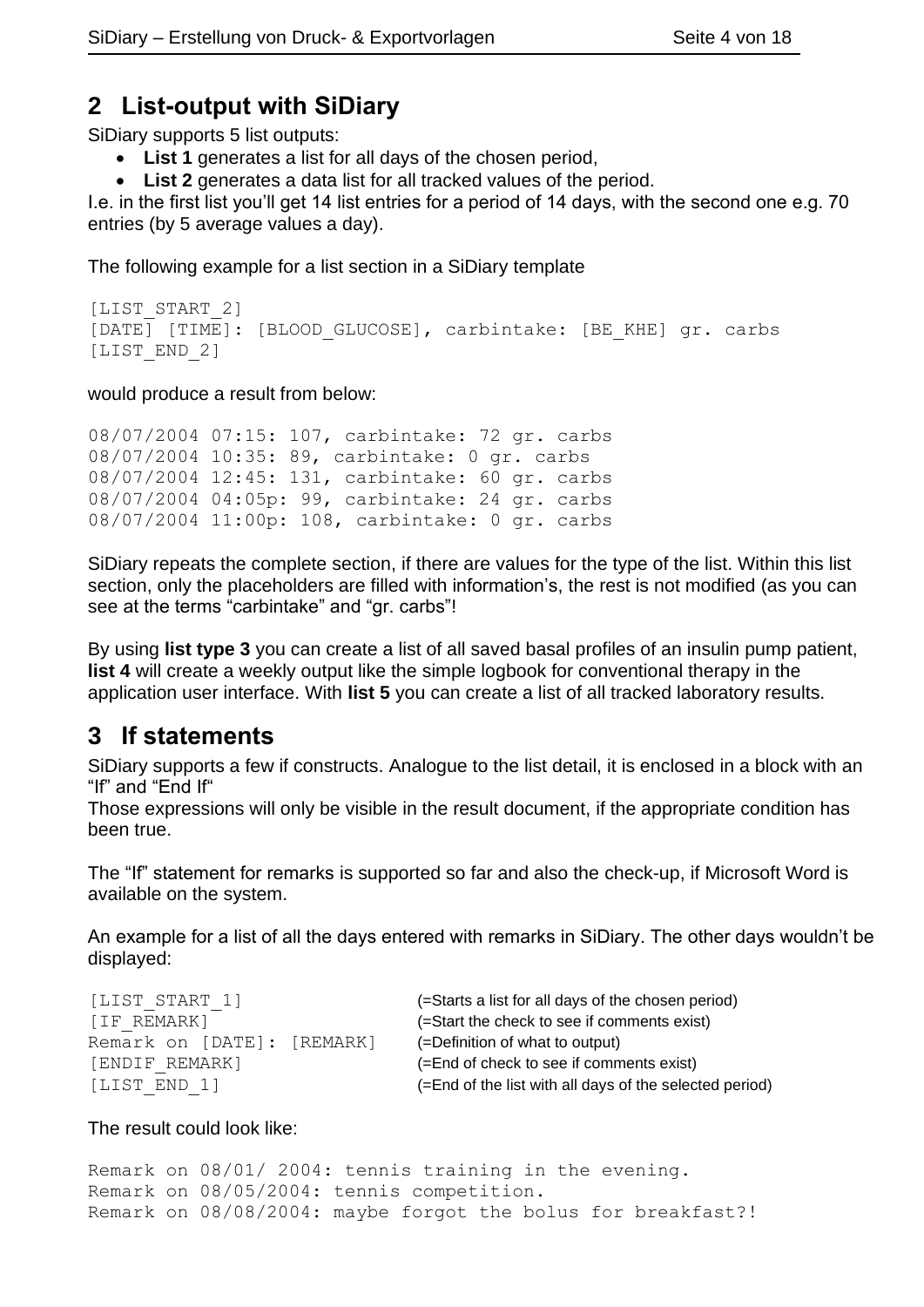| <b>If-Fields</b>       | <b>Condition</b>                                                    |  |  |  |  |  |
|------------------------|---------------------------------------------------------------------|--|--|--|--|--|
| [IF_WINWORD_AVAILABLE] | If MS Word is installed and available.                              |  |  |  |  |  |
| <b>IF REMARKI</b>      | If there's a remark for the current day.                            |  |  |  |  |  |
| <b>IF EXERCISES</b>    | If there's an exercise item for the current day.                    |  |  |  |  |  |
| [IF_PUMPER]            | If the patient is pumper.                                           |  |  |  |  |  |
| [IF_NOT_PUMPER]        | If the patient is no pumper.                                        |  |  |  |  |  |
| [IF QUESTION]          | If the patient has tracked a question/comment for the current day.  |  |  |  |  |  |
| [IF WEIGHT]            | If the patient has tracked a body weight value for the current day. |  |  |  |  |  |
| [TYPE_INS]             | If the patient has configured his profile with the use of insulin.  |  |  |  |  |  |

## <span id="page-4-0"></span>**4** Supported fields/ "placeholder "

#### <span id="page-4-1"></span>*4.1 Fields outside the list section*

Following fields are supported for export and print-outs. These fields can also be applied within list sections:

| <b>Fieldname</b>            | The placeholder will be replaced by                                                                      |  |  |  |  |  |  |
|-----------------------------|----------------------------------------------------------------------------------------------------------|--|--|--|--|--|--|
| [CREATED_ON]                | The date of creation.                                                                                    |  |  |  |  |  |  |
| <b>[START DATE]</b>         | The 1st day of the selected period                                                                       |  |  |  |  |  |  |
| [END_DATE]                  | The last day of the selected period.                                                                     |  |  |  |  |  |  |
| [NAME]                      | The name of the patient from the profile data.                                                           |  |  |  |  |  |  |
| [MGDL_OR_MMOLL]             | The adjusted unit from the profile data (i.e. ether mg/dl or mmol/l).                                    |  |  |  |  |  |  |
| [DIAB_TYPE]                 | Diabetes type 1 or 2, depending on the patient profile.                                                  |  |  |  |  |  |  |
| [REMARK]                    | Remark of the actual day (within list sections).                                                         |  |  |  |  |  |  |
| [STAT_HIGHEST]              | The highest blood glucose value of the selected period.                                                  |  |  |  |  |  |  |
| [STAT_LOWEST]               | The lowest blood glucose value of the selected period.                                                   |  |  |  |  |  |  |
| [STAT_AVERAGE]              | The average of the saved blood glucose values in the selected                                            |  |  |  |  |  |  |
|                             | period.                                                                                                  |  |  |  |  |  |  |
| [STAT_NUMBER_OF_VALUES]     | The number of the saved blood glucose values in the selected                                             |  |  |  |  |  |  |
|                             | period.                                                                                                  |  |  |  |  |  |  |
| $[STAT_A1C]$                | The calculated A1C (in %) of the selected output period.                                                 |  |  |  |  |  |  |
| [STAT_A1C_MMOL]             | The calculated A1C (in mmol/mol) of the selected output period.                                          |  |  |  |  |  |  |
| [STAT_STD_DEV]              | The standard deviation of the selected output period.                                                    |  |  |  |  |  |  |
| [STAT_AVG_CARBS]            | The daily average of carb intakes.                                                                       |  |  |  |  |  |  |
| [STAT_AVG_BOLUS]            | The daily average of bolus insulin (or pills). Only the 1 <sup>st</sup> selected                         |  |  |  |  |  |  |
|                             | insulin or pill.                                                                                         |  |  |  |  |  |  |
| [STAT_AVG_BOLUS2]           | Like before, but for the 2 <sup>nd</sup> bolus insulin or 2 <sup>nd</sup> type of pill.                  |  |  |  |  |  |  |
| [STAT_AVG_BASAL]            | The daily average of injected basal insulin (or pills). Only the 1 <sup>st</sup>                         |  |  |  |  |  |  |
|                             | selected insulin or pill.                                                                                |  |  |  |  |  |  |
| [STAT_AVG_BASAL2]           | Like before, but for the 2 <sup>nd</sup> basal insulin or 2 <sup>nd</sup> type of pill.                  |  |  |  |  |  |  |
| [STAT_AVG_BOLUS_TOTAL]      | The daily average of bolus insulin or pills (sum of cells bolus and                                      |  |  |  |  |  |  |
|                             | bolus 2).                                                                                                |  |  |  |  |  |  |
| [STAT_AVG_BASAL_TOTAL]      | The daily average of basal insulin or pills (sum of cells basal and<br>basal 2).                         |  |  |  |  |  |  |
| [STAT_DS_INS_TOTAL]         | The daily average of all insulin.                                                                        |  |  |  |  |  |  |
| [STAT_AVG_INS_TOTAL]        |                                                                                                          |  |  |  |  |  |  |
| [STAT_AVG_WEIGHT]           | The average body weight from the print time range.                                                       |  |  |  |  |  |  |
| [STAT_HYPO1]                | Number of blood glucose readings which are below from the                                                |  |  |  |  |  |  |
| [STAT_HYPO2]                | defined hypo limit (patient profile).<br>Number of blood glucose readings which are tracked by using the |  |  |  |  |  |  |
|                             | minus character (Slight Hypo symptoms)                                                                   |  |  |  |  |  |  |
| [STAT_HYPO3]                | Number of blood glucose readings which are tracked by using the                                          |  |  |  |  |  |  |
|                             | double minus character (Strong Hypo symptoms)                                                            |  |  |  |  |  |  |
| [STAT_HYPER]                | Number of blood glucose readings which are higher than the                                               |  |  |  |  |  |  |
|                             | defined hyper limit (patient profile)                                                                    |  |  |  |  |  |  |
| [INS_KGKG]                  | The ratio of insulin per kg bodyweight. Please find more details                                         |  |  |  |  |  |  |
|                             | about this parameter in SiDiary's manual.                                                                |  |  |  |  |  |  |
| [STAT_AVG_NUMBER_OF_VALUES] | The average number of readings per day.                                                                  |  |  |  |  |  |  |
| [TARGET_MIN]                | The lower-bound of the entered target range.                                                             |  |  |  |  |  |  |
| [TARGET_MAX]                | The upper bound of the entered target range.                                                             |  |  |  |  |  |  |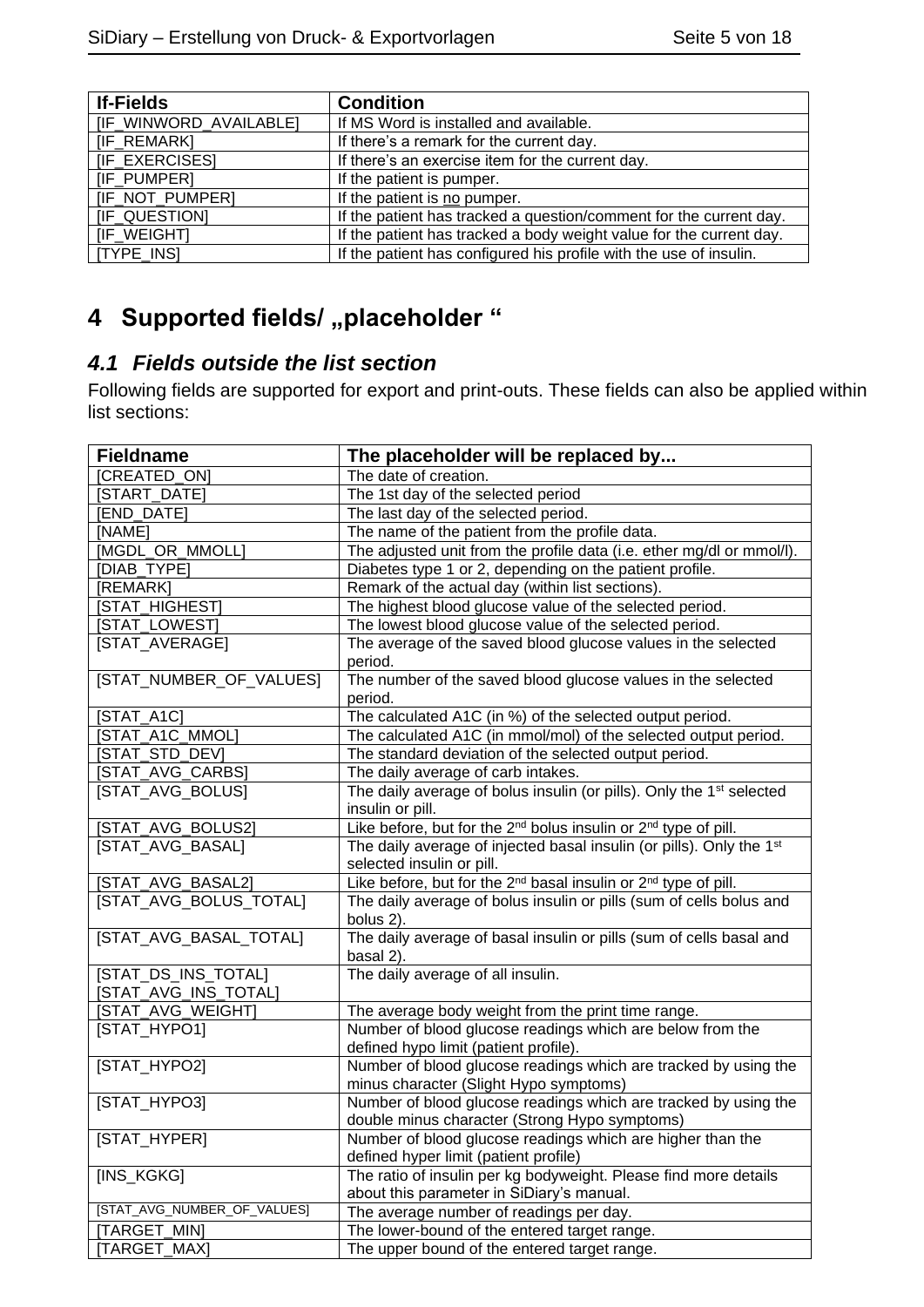| <b>Fieldname</b>           | The placeholder will be replaced by                                                                              |  |  |  |  |  |  |
|----------------------------|------------------------------------------------------------------------------------------------------------------|--|--|--|--|--|--|
|                            | The patient's hypo limit from the profile tab.                                                                   |  |  |  |  |  |  |
| [TARGET_HYPO]              |                                                                                                                  |  |  |  |  |  |  |
| [TARGET_HYPER]             | The patient's hyper limit from the profile tab.                                                                  |  |  |  |  |  |  |
| <b>IBD SYS TARGET MINI</b> | The lower-bound of blood pressure target range (Systole)                                                         |  |  |  |  |  |  |
| [BD_SYS_TARGET_MAX]        | The upper-bound of blood pressure target range (Systole)                                                         |  |  |  |  |  |  |
| [BD_DIA_TARGET_MIN]        | The lower-bound of blood pressure target range (Diastole)                                                        |  |  |  |  |  |  |
| <b>BD_DIA_TARGET_MAX]</b>  | The upper-bound of blood pressure target range (Diastole)                                                        |  |  |  |  |  |  |
| [MAX]                      | The limiting value, as a value is categorized in "very high" (current<br>200 mg/dl).                             |  |  |  |  |  |  |
| [BASIS_MED_1]              | The name of the 1 <sup>st</sup> chosen basal insulin/pill.                                                       |  |  |  |  |  |  |
| [BASIS_MED_2]              | The name of the 2 <sup>nd</sup> chosen basal insulin/pill.                                                       |  |  |  |  |  |  |
| [BOLUS_MED_1]              | The name of the 1 <sup>st</sup> chosen bolus insulin/pill.                                                       |  |  |  |  |  |  |
| [BOLUS_MED_2]              | The name of the 2 <sup>nd</sup> chosen bolus insulin/pill.                                                       |  |  |  |  |  |  |
| [RECORDCOUNT]              | The number of records, which were added to the list section, e.g.<br>the number of days of the selected period.  |  |  |  |  |  |  |
| [LANGTEXT_xxx]             | Will be replaced with a text from the language file, where xxx must<br>be a valid text id.                       |  |  |  |  |  |  |
| [CONTROL_TIME_xx]          | Gives the control type: xx=1: before breakfast, xx=2: after<br>breakfast, xx=3: before lunch,, xx=6: all values. |  |  |  |  |  |  |
| [PUMP_NAME]                | The pump type that has been entered on the basal profile<br>maintenance screen.                                  |  |  |  |  |  |  |
| [CARB RATIO 1]             | The breakfast carb ratio.                                                                                        |  |  |  |  |  |  |
| [CARB RATIO 2]             | The lunch carb ratio.                                                                                            |  |  |  |  |  |  |
| CARB_RATIO_3]              | The dinner carb ratio.                                                                                           |  |  |  |  |  |  |
| [CORR_RATIO_1]             | The breakfast correction ratio.                                                                                  |  |  |  |  |  |  |
| [CORR_RATIO_2]             | The lunch correction ratio.                                                                                      |  |  |  |  |  |  |
| [CORR_RATIO_3]             | The dinner correction ratio.                                                                                     |  |  |  |  |  |  |
| [CARB_EX]                  | References the configured carb exchange unit from the settings.                                                  |  |  |  |  |  |  |
| [TEMPLATE_NAME]            | Refers to the template file name.                                                                                |  |  |  |  |  |  |
| [LABVALUE_SELECT]          | If a template contains this placeholder SiDiary will show a lab                                                  |  |  |  |  |  |  |
|                            | parameter selection screen. The user can pick one of the existing                                                |  |  |  |  |  |  |
|                            | lab parameters and SiDiary will create the lab value report (line                                                |  |  |  |  |  |  |
|                            | graph) for the selected parameter.                                                                               |  |  |  |  |  |  |
| [LAB_TARGET_MIN]           | Returns the lower reference range of the laboratory value for                                                    |  |  |  |  |  |  |
| [LAB TARGET MAX]           | which the history graph is generated.                                                                            |  |  |  |  |  |  |
| [LAB_UNIT]                 | The lower-bound of the reference range of the lab parameter.                                                     |  |  |  |  |  |  |
| [BIRTHDATE]                | The upper-bound of the reference range of the lab parameter.<br>The patient's birthdate.                         |  |  |  |  |  |  |
| [PAT_DEVICES]              | A list of devices which the patient has selected in his profile.                                                 |  |  |  |  |  |  |
| [UDTVALUE_SELECT]          | If this placeholder is included in a template, SiDiary displays a                                                |  |  |  |  |  |  |
|                            | UDT parameter selection before printing. The user then selects                                                   |  |  |  |  |  |  |
|                            | the parameter for which the history graphic is generated. See the                                                |  |  |  |  |  |  |
|                            | template "UDTDatenverlauf.rtf" for example.                                                                      |  |  |  |  |  |  |
| [UDT_TARGET_MIN]           | Returns the lower reference range of the UDT parameter for<br>which the graph is generated.                      |  |  |  |  |  |  |
| [UDT_TARGET_MAX]           | Returns the upper reference range of the UDT parameter for                                                       |  |  |  |  |  |  |
|                            | which the graph is generated.                                                                                    |  |  |  |  |  |  |
| [UDT_UNIT]                 | Returns the unit of the UDT parameter for which the graph is<br>generated.                                       |  |  |  |  |  |  |
| [TREND_DATE_START]         | The starting date of the comparison time range of the trend<br>analysis                                          |  |  |  |  |  |  |
| [TREND_DATE_END]           | The end date of the comparison time range of the trend analysis.                                                 |  |  |  |  |  |  |
| [NAME_FULL]                | Will insert the complete patient name including the birth date like<br>"Last name, First name (Birthdate)"       |  |  |  |  |  |  |
| [WEIGHT_UNIT]              | The configured bodyweight unit.                                                                                  |  |  |  |  |  |  |
| CARB_UNIT]                 | The configured carb unit.                                                                                        |  |  |  |  |  |  |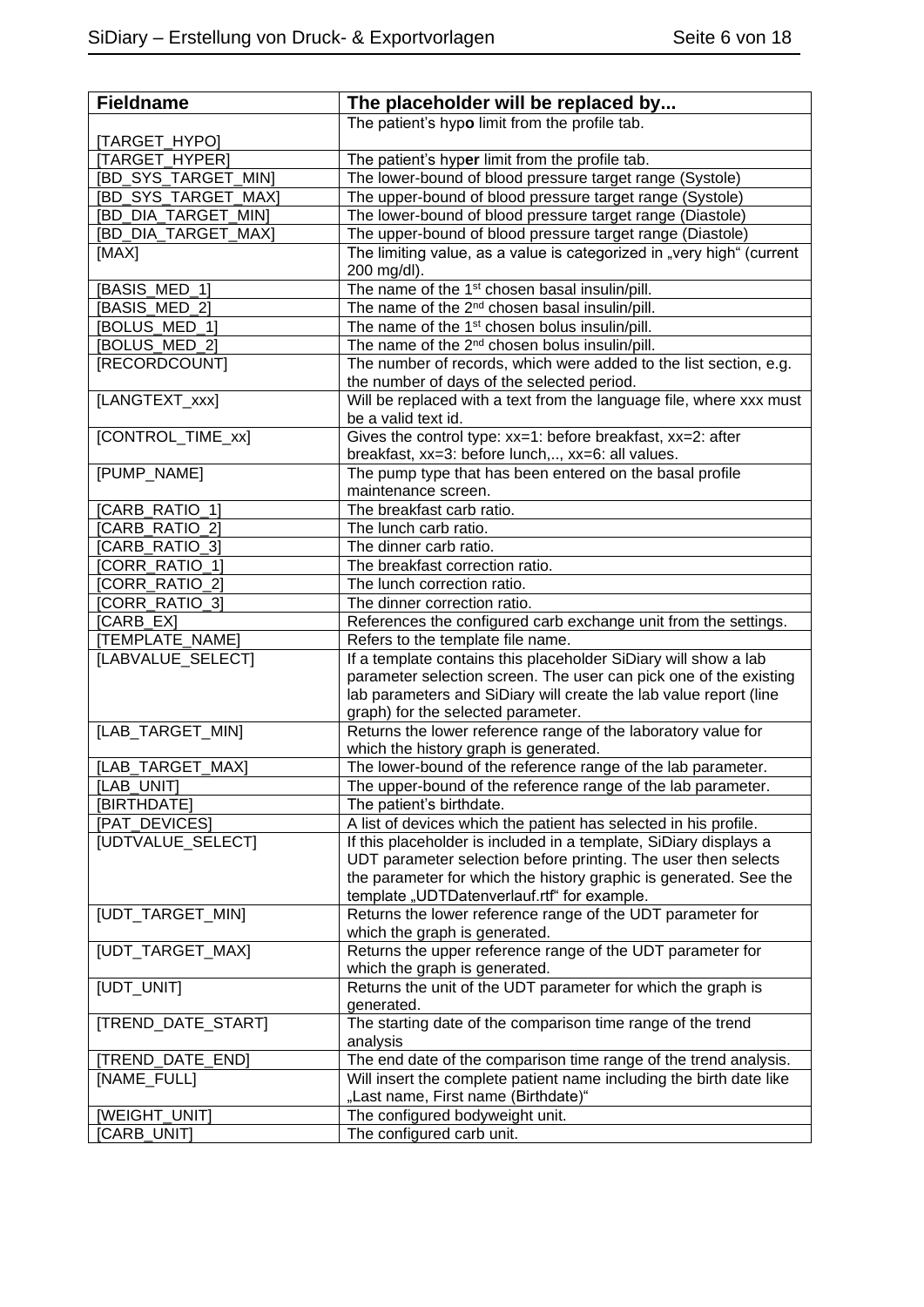## <span id="page-6-0"></span>*4.2 Fields inside a daily list (LIST\_1)*

Following fieldnames are supported in sections which are bracket in [LIST\_START\_1] and [LIST\_END\_1]:

| <b>Fieldname</b>          | The placeholder will be replaced by                                                                             |
|---------------------------|-----------------------------------------------------------------------------------------------------------------|
| [TAG] [DAY]               | Date of the actual list element.                                                                                |
| [GW1]                     | The 1 <sup>st</sup> limiting value for categorization of the blood glucose level (=the                          |
|                           | lower bound of the BG target range).                                                                            |
| [GW2]                     | The 2 <sup>nd</sup> limiting value for categorization of the blood glucose level (=the                          |
|                           | middle of the BG target range)                                                                                  |
| [GW3]                     | The 3 <sup>rd</sup> limiting value for categorization of the blood glucose level (=the                          |
|                           | upper bound of the BG target range)                                                                             |
| [GW4]                     | The 4 <sup>th</sup> limiting value for categorization of the blood glucose level                                |
|                           | (=currently 200 mg/dl. The limit for blood glucose levels to be categorized                                     |
|                           | as "very high").                                                                                                |
| [GW5]                     | The 5 <sup>th</sup> limiting value for categorization of the blood glucose levels (limiting                     |
|                           | value $4 + 50$ mg/dl).                                                                                          |
| [GW6]                     | The 6 <sup>th</sup> limiting value for categorization of the blood glucose level (limiting                      |
|                           | value $5 + 50$ mg/dl).                                                                                          |
| [UHRx]                    | The entered time of the actual day. X can be 1-8, each for the 1 <sup>st</sup> -8 <sup>th</sup>                 |
|                           | column.                                                                                                         |
| [Brc]                     | Each blood glucose level according to the grid cell, whereas c needs to be                                      |
|                           | replaced by column and r needs to be replaced by a row number, e.g. B14                                         |
| [BLOOD_GLUCOSEx]          | for a blood glucose value in the first column and the 4 <sup>th</sup> row.                                      |
| [Uax]                     | The entered blood glucose level of each column $(x=18)$ .<br>The entered ketone value of each column $(x=18)$ - |
|                           | The entered number of carbs or exchanges of each column $(x=18)$ -                                              |
| [Bex]<br>[Box]            |                                                                                                                 |
| [Bax]                     | The entered bolus value of each column $(x=18)$ -<br>The entered basal value of each column $(x=18)$ -          |
| [BDx]                     | The entered blood pressure of each column (x=18)-                                                               |
| [Rax]                     | The carb ratio that has been used in the column $(x=18)$ .                                                      |
| [REMARK]                  | Remark text of the actual day of the list.                                                                      |
| [SUM_BOLUS_1]             | The daily sum of the 1. Bolus drug.                                                                             |
| [SUM_BOLUS_2]             | The daily sum of the 2. Bolus drug.                                                                             |
| [SUM_BOLUS]               | The daily sum of both bolus drugs.                                                                              |
| [SUM_BASIS_1]             | The daily sum of the 1. Basal drug.                                                                             |
| [SUM_BASIS_2]             | The daily sum of the 2. Basal drug.                                                                             |
| [SUM BASIS]               | The daily sum of both basal drugs.                                                                              |
| [SUM_CARB]                | The daily sum of carbs or carb exchanges.                                                                       |
| [WEIGHT]                  | The weight of the current day.                                                                                  |
| [EXERCISES]               | A comment line containing all exercises of the day, concatenated with a                                         |
|                           | timestamp.                                                                                                      |
| [ROW]                     | The number of the current list element (day). This can be of interest for                                       |
|                           | export, for example, with a unique counter for the data record                                                  |
| [PAGE_BREAK_AFTER_SUNDAY] | This parameter can be used in RTF templates only. It will insert a RTF                                          |
|                           | "Page break" mark if the current day of the loop was a Sunday. By using                                         |
|                           | this mechanism, you can ensure that the new week will start on a new                                            |
|                           | page.                                                                                                           |
| [24H]                     | Please see chapter 4.2.1                                                                                        |
| [CONTROL_TIME_X]          | Refers to the time range specified in the control times screen: 0-before                                        |
|                           | breakfast, 1-After breakfast, 2-Before lunch, , 5-after dinner, 6-Night, 7-                                     |
|                           | All times.                                                                                                      |
| [CARB_RATIO_DET_X]        | The extended carb ratio from the profile. X can be 023 (hour).                                                  |
| [CORR_RATIO_DET_X]        | The extended correction ratio from the profile. X can be 023.                                                   |
| [QUESTION]                | Will insert the question/remark which the patient has tracked for a logbook                                     |
|                           | day.                                                                                                            |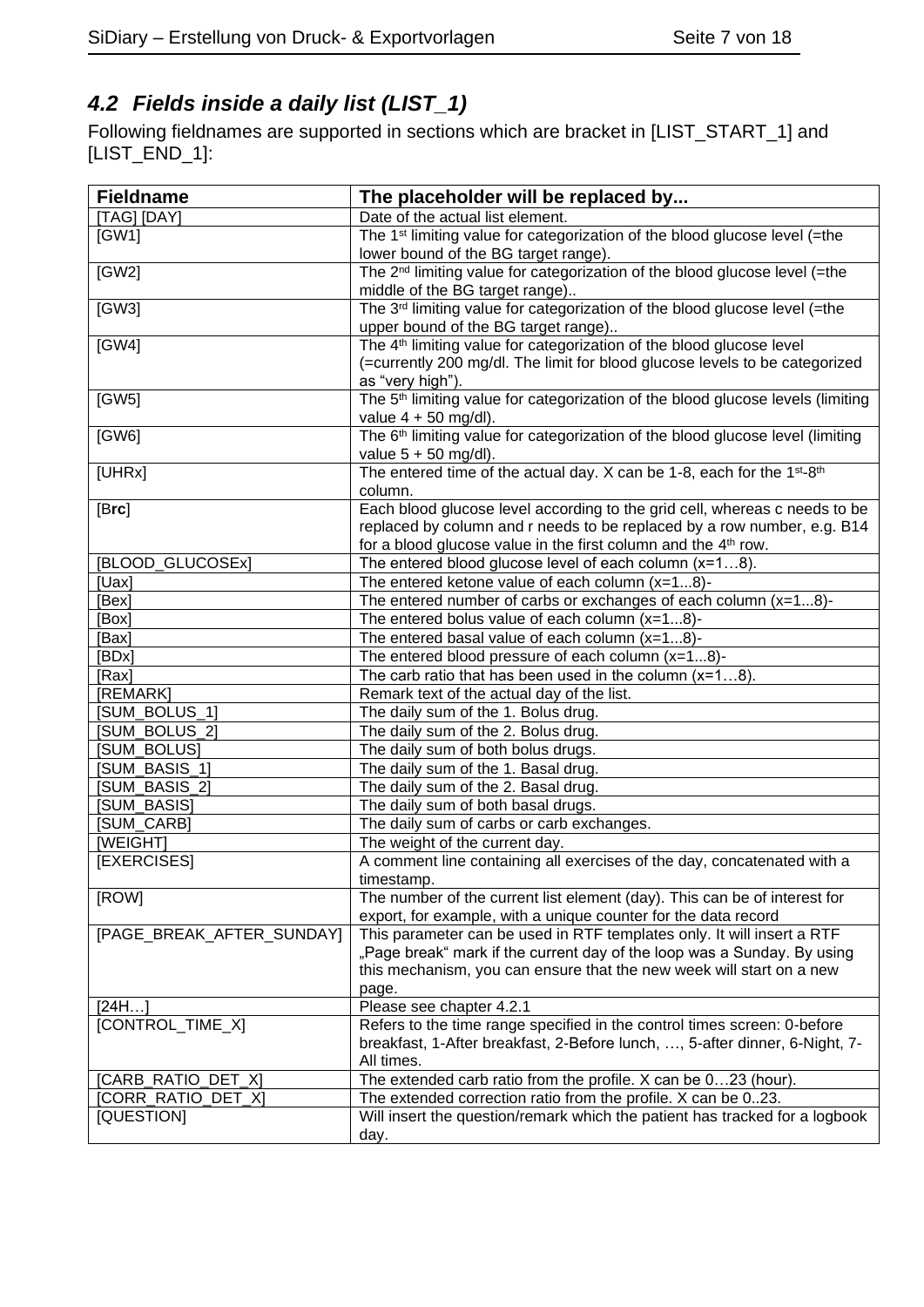Example of a list section for all days for a chosen period of time:

#### [LIST\_START\_1][TAG]

| [MGDL_<br>OR_MM           |       | [Uhr1   [Uhr2   [Uhr3   [Uhr4   [Uhr5   [Uhr6   [Uhr7   [Uhr8 |                                               |               |       |                |               |       |
|---------------------------|-------|---------------------------------------------------------------|-----------------------------------------------|---------------|-------|----------------|---------------|-------|
| OLLI<br>[GW6]             | [B71] | [B72]                                                         | [B73]                                         | [B74]   [B75] |       | [ <b>B76</b> ] | [B77]         | [B78] |
| [GW5]                     | [B61] | [B62]                                                         | [ <b>B63</b> ]                                | [B64] [B65]   |       | [B66]   [B67]  |               | [B68] |
| [GW4]                     | [B51] | [B52]                                                         | [B53]   [B54]   [B55]                         |               |       | [B56] [B57]    |               | [B58] |
| [GW3]                     | [B41] | [B42]                                                         | [B43]                                         | [B44]   [B45] |       | [B46]          | [B47]         | [B48] |
| [GW2]                     | [B31] |                                                               | [B32]   [B33]   [B34]   [B35]                 |               |       | [B36]   [B37]  |               | [B38] |
| [GW1]                     | [B21] |                                                               | [B22]   [B23]   [B24]   [B25]                 |               |       |                | [B26]   [B27] | [B28] |
|                           | [B11] |                                                               | [B12]   [B13]   [B14]   [B15]                 |               |       | [B16]   [B17]  |               | [B18] |
| <b>[LANGT</b><br>EXT_431  |       | [UA1]   [UA2]   [UA3]   [UA4]   [UA5]   [UA6]   [UA7]   [UA8] |                                               |               |       |                |               |       |
| <b>[LANGT</b><br>EXT 441  | [BE1] |                                                               | [BE2]   [BE3]   [BE4]   [BE5]   [BE6]         |               |       |                | [BE7]         | [BE8] |
| <b>ILANGT</b><br>EXT_144  |       | [BO1] [BO2] [[BO3] [[BO4] [[BO5] [[BO6] [[BO7] [[BO8]         |                                               |               |       |                |               |       |
| <b>ILANGT</b><br>EXT_143  | [BA1] |                                                               | [BA2]   [BA3]   [BA4]   [BA5]   [BA6]   [BA7] |               |       |                |               | [BA8] |
| <b>ILANGTE</b><br>$XT_47$ | [BD1] | [BD2]                                                         | [BD3]                                         | [BD4]         | [BD5] | [BD6]          | [BD7]         | [BD8] |

[IF\_REMARK]Remark: [REMARK][ENDIF\_REMARK]

[LIST\_END\_1]

#### Example of a 24-hour grid display of the logbook:

[\$CONST\_OneSheetPerDay=1]

| [LIST_START_1]                      |   |   |   |   |   |   |   |    |    |    |    |    |    |    |    |    |    |    |    |    |    |    |          |
|-------------------------------------|---|---|---|---|---|---|---|----|----|----|----|----|----|----|----|----|----|----|----|----|----|----|----------|
| [WTAG]<br>[DATE\$FORMAT]            | 2 | 3 | 4 | 5 | 6 | 8 | 9 | 10 | 11 | 12 | 13 | 14 | 15 | 16 | 17 | 18 | 19 | 20 | 21 | 22 | 23 | 24 | Summe    |
| DAT(DD.MM.)]                        |   |   |   |   |   |   |   |    |    |    |    |    |    |    |    |    |    |    |    |    |    |    |          |
| <b>IGW61</b>                        |   |   |   |   |   |   |   |    |    |    |    |    |    |    |    |    |    |    |    |    |    |    |          |
| <b>[GW5]</b>                        |   |   |   |   |   |   |   |    |    |    |    |    |    |    |    |    |    |    |    |    |    |    |          |
| <b>[GW4]</b>                        |   |   |   |   |   |   |   |    |    |    |    |    |    |    |    |    |    |    |    |    |    |    |          |
| [GW3]                               |   |   |   |   |   |   |   |    |    |    |    |    |    |    |    |    |    |    |    |    |    |    | ø        |
| <b>[GW2]</b>                        |   |   |   |   |   |   |   |    |    |    |    |    |    |    |    |    |    |    |    |    |    |    | [24HSBZ] |
| [GW1]                               |   |   |   |   |   |   |   |    |    |    |    |    |    |    |    |    |    |    |    |    |    |    |          |
|                                     |   |   |   |   |   |   |   |    |    |    |    |    |    |    |    |    |    |    |    |    |    |    |          |
| <b>BE</b>                           |   |   |   |   |   |   |   |    |    |    |    |    |    |    |    |    |    |    |    |    |    |    |          |
| <b>Bolus</b>                        |   |   |   |   |   |   |   |    |    |    |    |    |    |    |    |    |    |    |    |    |    |    |          |
| Basal                               |   |   |   |   |   |   |   |    |    |    |    |    |    |    |    |    |    |    |    |    |    |    |          |
| Bemerkung: [24HREMARK]              |   |   |   |   |   |   |   |    |    |    |    |    |    |    |    |    |    |    |    |    |    |    |          |
| IDACE BDEAK AFTED CUNDAVILUST END 1 |   |   |   |   |   |   |   |    |    |    |    |    |    |    |    |    |    |    |    |    |    |    |          |

A] E, .<br>D  $\mathbf{S}$ A]  $\sqrt{1}$  $\overline{1}$  $\overline{\phantom{a}}$ A] [PAGE\_BREAK\_AFTER\_SUNDAY] [LIST\_END\_1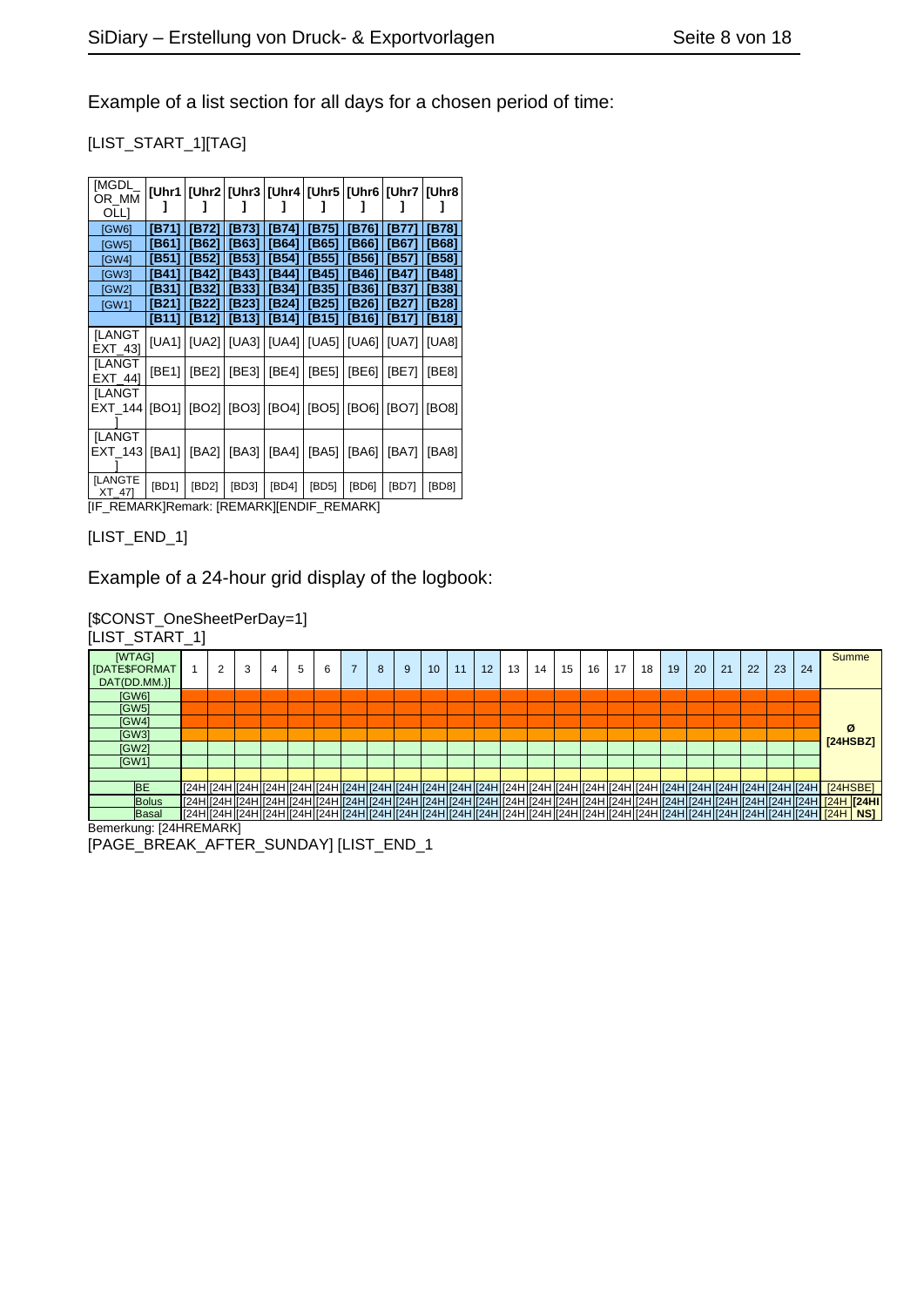#### <span id="page-8-0"></span>**4.2.1 24H-Placeholders within list type 1 (LIST\_1)**

Beside of the placeholders from the previous chapter you can use these special placeholders which are scaling the tracked data into a 24-hour scheme. Those fields are all starting with "24H" following by the hour (01 until 24). After this prefix you can use the type of information, like BE for carbs or BZ for blood glucose levels.

Examples:

[24H07BE] Refers to a carb value from between 6am and 6:59am

[24H16BZ]

A blood glucose level from between 3pm and 3:59pm

| <b>Fieldname</b>           | The placeholder will be replaced by                                 |  |  |  |  |  |
|----------------------------|---------------------------------------------------------------------|--|--|--|--|--|
| [24H]                      | Starting prefix to show that a 24-h placeholder is referred. Must   |  |  |  |  |  |
|                            | be followed by the hour information and the information type from   |  |  |  |  |  |
|                            | below                                                               |  |  |  |  |  |
| $01$ bis $24$              | Hour information of the referred data type                          |  |  |  |  |  |
| $$ BE]                     | Carbs value                                                         |  |  |  |  |  |
| $$ BZ]                     | Blood glucose value                                                 |  |  |  |  |  |
| $$ UA]                     | Event information                                                   |  |  |  |  |  |
| BO                         | <b>Bolus value</b>                                                  |  |  |  |  |  |
| BA]                        | <b>Basal value</b>                                                  |  |  |  |  |  |
| PR                         | Only for Pump users: Outputs the basal rate for the respective      |  |  |  |  |  |
|                            | hour from the basal profile management.                             |  |  |  |  |  |
| [24HSBZ]                   | Blood glucose average of this day.                                  |  |  |  |  |  |
| [24HSBE]                   | Daily sum of carbs.                                                 |  |  |  |  |  |
| [24HSBO]                   | Daily sum of bolus                                                  |  |  |  |  |  |
| [24HSBA]                   | Daily sum of basal                                                  |  |  |  |  |  |
| [24HINS]                   | Daily sum of all insulin                                            |  |  |  |  |  |
| [\$CONST_OneSheetPerDay=1] | You must include this placeholder in a template which you want      |  |  |  |  |  |
|                            | to use for a 24H-presentation of your data. This constant will tell |  |  |  |  |  |
|                            | SiDiary to only show 1 table per day.                               |  |  |  |  |  |
| [24HREMARK]                | Special placeholder for the remarks of the day, which, in addition  |  |  |  |  |  |
|                            | to the logged remarks, also contains suppressed values if more      |  |  |  |  |  |
|                            | than one input was contained within an hour. Example: 07:10 is      |  |  |  |  |  |
|                            | measured BZ, 07:50 again. The second measurement is then            |  |  |  |  |  |
|                            | displayed in the remarks if necessary, since the 07:00 o'clock      |  |  |  |  |  |
|                            | column is already occupied. (First, the second measurement is       |  |  |  |  |  |
|                            | tried to be placed in one of the two neighbouring columns.          |  |  |  |  |  |
|                            | However, if this neighbouring column is already occupied by         |  |  |  |  |  |
|                            | something else, then this cannot work).                             |  |  |  |  |  |
| [Used_Events]              | If one or more events are entered for the respective day, you can   |  |  |  |  |  |
|                            | use this placeholder to insert a list of the event abbreviations    |  |  |  |  |  |
|                            | used and their meaning.                                             |  |  |  |  |  |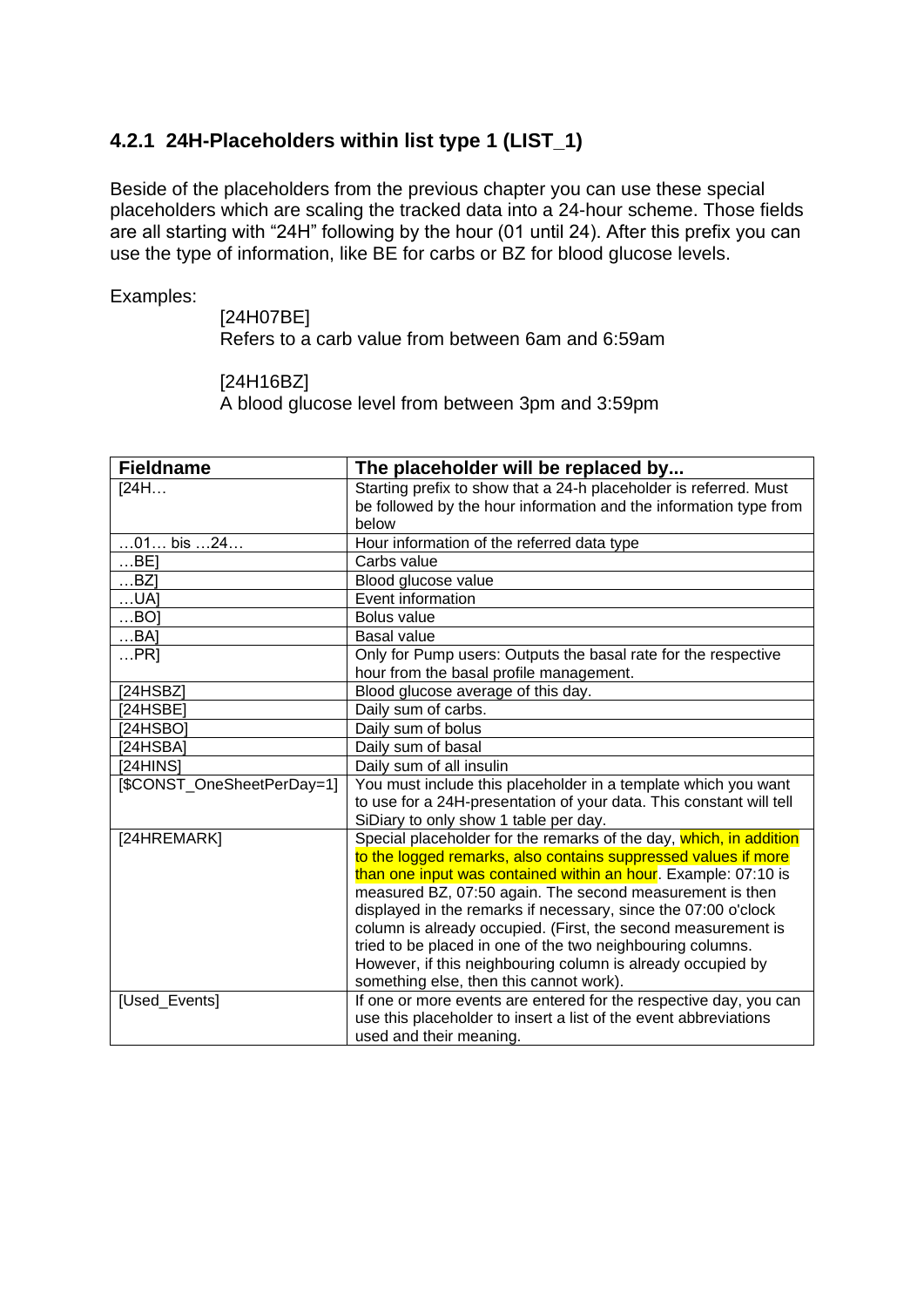#### <span id="page-9-0"></span>**4.2.2 Pictures of the day**

Since version 6.1.1309 it is possible to add up to 5 pictures to the diary, e.g. photos of the meal or to document the healing process of wounds.

In order to be able to print out these pictures there are certain placeholders, in their place then the respective pictures from the logbook are inserted.

These placeholders should also be within the space between [LIST\_START\_1] and [LIST\_END\_1]. They look like this:

[GRAPHIC\_LOGPIC\_DATE\_1\_200\_200] [GRAPHIC\_LOGPIC\_DATE\_2\_200\_200] [GRAPHIC\_LOGPIC\_DATE\_3\_200\_200] [GRAPHIC\_LOGPIC\_DATE\_4\_200\_200] [GRAPHIC\_LOGPIC\_DATE\_5\_200\_200]

With this example the images 1 to 5 are inserted in a size of 200x200 pixels.

If no pictures are available for the respective day, however, a certain place is kept free by these placeholders. You can avoid this space either by deleting this placeholder in the template (if you never want to add and print images), or by opening the template as a preview and then manually deleting the space.

#### <span id="page-9-1"></span>*4.3 Fields inside a data list of type (LIST\_2)*

Following fields are supported in sections which are enclosed with [LIST\_START\_2] and [LIST\_END\_2]:

| <b>Fieldname</b> | Information inserted the placeholder                           |  |  |  |  |  |  |
|------------------|----------------------------------------------------------------|--|--|--|--|--|--|
| [MGDL_OR_MMOLL]  | The selected unit from the profile tab.                        |  |  |  |  |  |  |
| [DATE]           | The date of the actual measuring point.                        |  |  |  |  |  |  |
| [TIME]           | The time of the actual measuring point.                        |  |  |  |  |  |  |
| [REMARK]         | The remark of the day from of the measuring point.             |  |  |  |  |  |  |
| [BG]             | The blood glucose level of the actual measuring point.         |  |  |  |  |  |  |
| <b>IEVENTI</b>   | The event value of the actual measuring point.                 |  |  |  |  |  |  |
| [BE_KHE]         | The 10rams of carbs of the actual measuring point.             |  |  |  |  |  |  |
| [BE_KHE_NUM]     | Like before, but the entries like e.g. 6-7 are resolved like a |  |  |  |  |  |  |
|                  | formula so that there are just numeric outputs (6-7 will be    |  |  |  |  |  |  |
|                  | replaced with 6,5).                                            |  |  |  |  |  |  |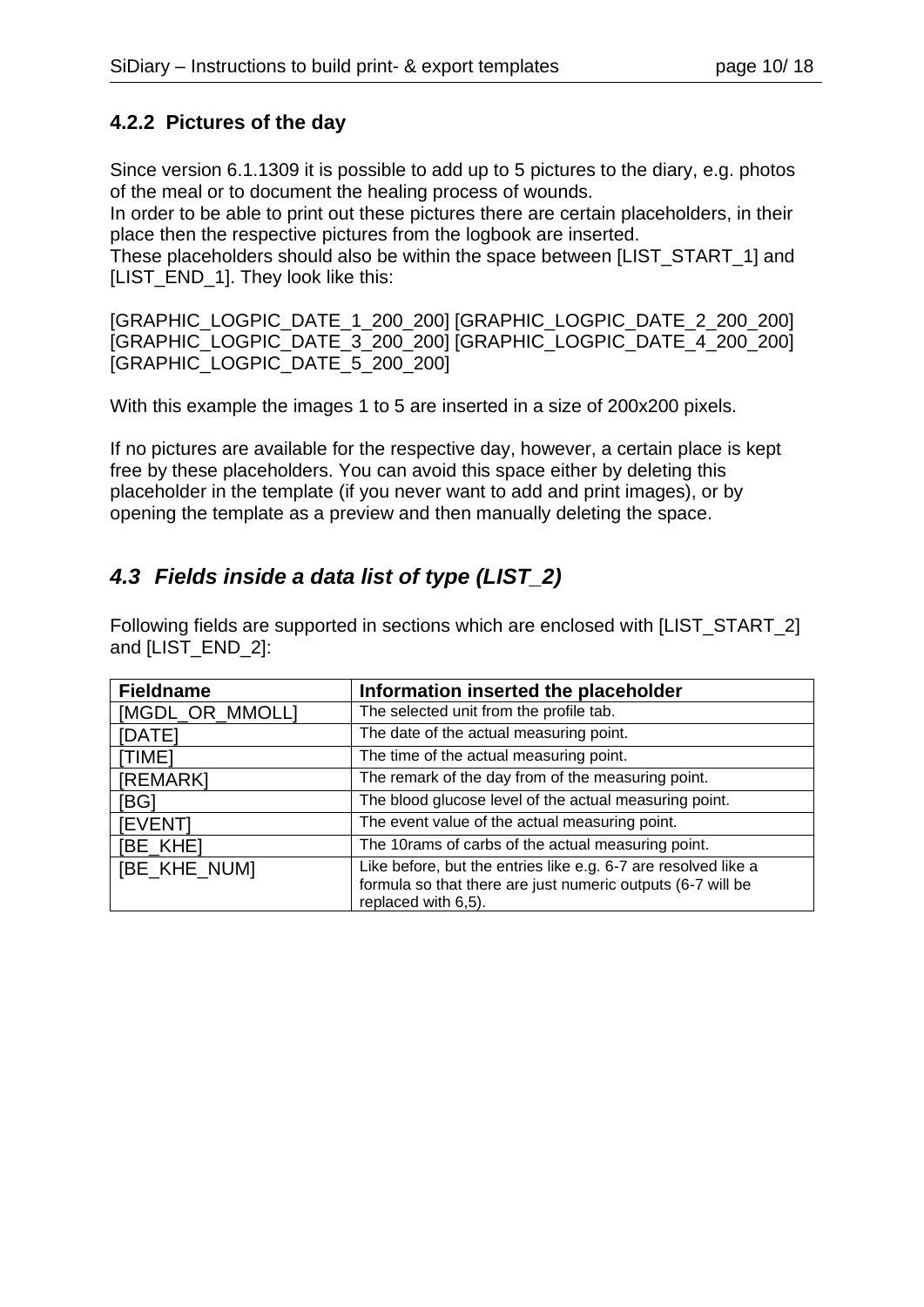| <b>Fieldname</b>      | Information inserted the placeholder                                                                                                                                                                                                                                                                       |
|-----------------------|------------------------------------------------------------------------------------------------------------------------------------------------------------------------------------------------------------------------------------------------------------------------------------------------------------|
| [BOLUS]               | The injected units of the bolus insulin of the actual measuring<br>point.                                                                                                                                                                                                                                  |
| [BOLUS_NUM]           | Like before, but there are just numeric values as described for<br>the numeric BE-field, e.g. $2+12$ as 14 (2 I.E correction, $+12$ I.E.<br>bolus).                                                                                                                                                        |
| [BASAL]               | The injected units of basal insulin of the actual measuring point.                                                                                                                                                                                                                                         |
| BASAL_NUM]            | Analogue to BOLUS_NUM.                                                                                                                                                                                                                                                                                     |
| BLOOD_PRESSURE]       | The blood pressure of the actual measuring point.                                                                                                                                                                                                                                                          |
| [BASALPROFIL_RATES]   | Internal token string representing the internal curve of the basal<br>profile from the logbook day.                                                                                                                                                                                                        |
| [BASALPROFIL NAME]    | The name of the basal profile which is assigned to the weekday.                                                                                                                                                                                                                                            |
| [UDT_XXX]             | By using this field, you can export UDT data. The placeholder<br>will just work for exports but not for print templates! XXX must be<br>replaced by the UDT code which you assigned, e.g. if you added<br>a user-defined-datatype "Steps", you can export the tracked data<br>with placeholder [UDT_STEPS] |
| [\$CONST_UsingUDT=1]  | Must be inserted in an export template if UDT (user-defined data<br>types) should be output.                                                                                                                                                                                                               |
| [\$CONST_UsingCGMS=1] | Must be inserted in an export template if CGMS or Libre data<br>should be output. (In addition to [\$CONST_UsingUDT=1])                                                                                                                                                                                    |

Example for a list section for measuring points:

```
[LIST START 2][DATE];[TIME];[ACETON];[BLOOD GLUCOSE];[BE KHE];[BOLUS];[BASA
L]; [BLOOD_PRESSURE]; [REMARK]
[LIST_END<sup>-2</sup>]
```
#### <span id="page-10-0"></span>*4.4 Fields inside a data list of type (LIST\_3)*

By using list type 3 you can create a list of all saved basal profiles of a patient using an insulin pump. The following fields are supported in sections which are enclosed with [LIST\_START\_3] and [LIST\_END\_3]:

| <b>Fieldname</b>               | Information inserted the placeholder               |
|--------------------------------|----------------------------------------------------|
| [PROFILE_NAME]                 | The name of the pump basal profile.                |
| [PUMP NAME]                    | Name of the pump model (i.e. Deltec Cozmo)         |
| [GRAPHIC_BASALPROFILE_{a}x{b}] | The basal profile graphs. Please see chapter 4.8   |
|                                | Type of graphic fields. {a} indicates the desired  |
|                                | width in pixels, {b} the height of the image to be |
|                                | inserted                                           |

#### <span id="page-10-1"></span>*4.5 Fields inside a data list of type (LIST\_4)*

This list type will create an output like the simple logbook of the user interface. You will get a compact weekly view of your data just like paper logbooks of a conventional therapy. The following fields are supported in sections which are enclosed with [LIST\_START\_4] and [LIST\_END\_4]: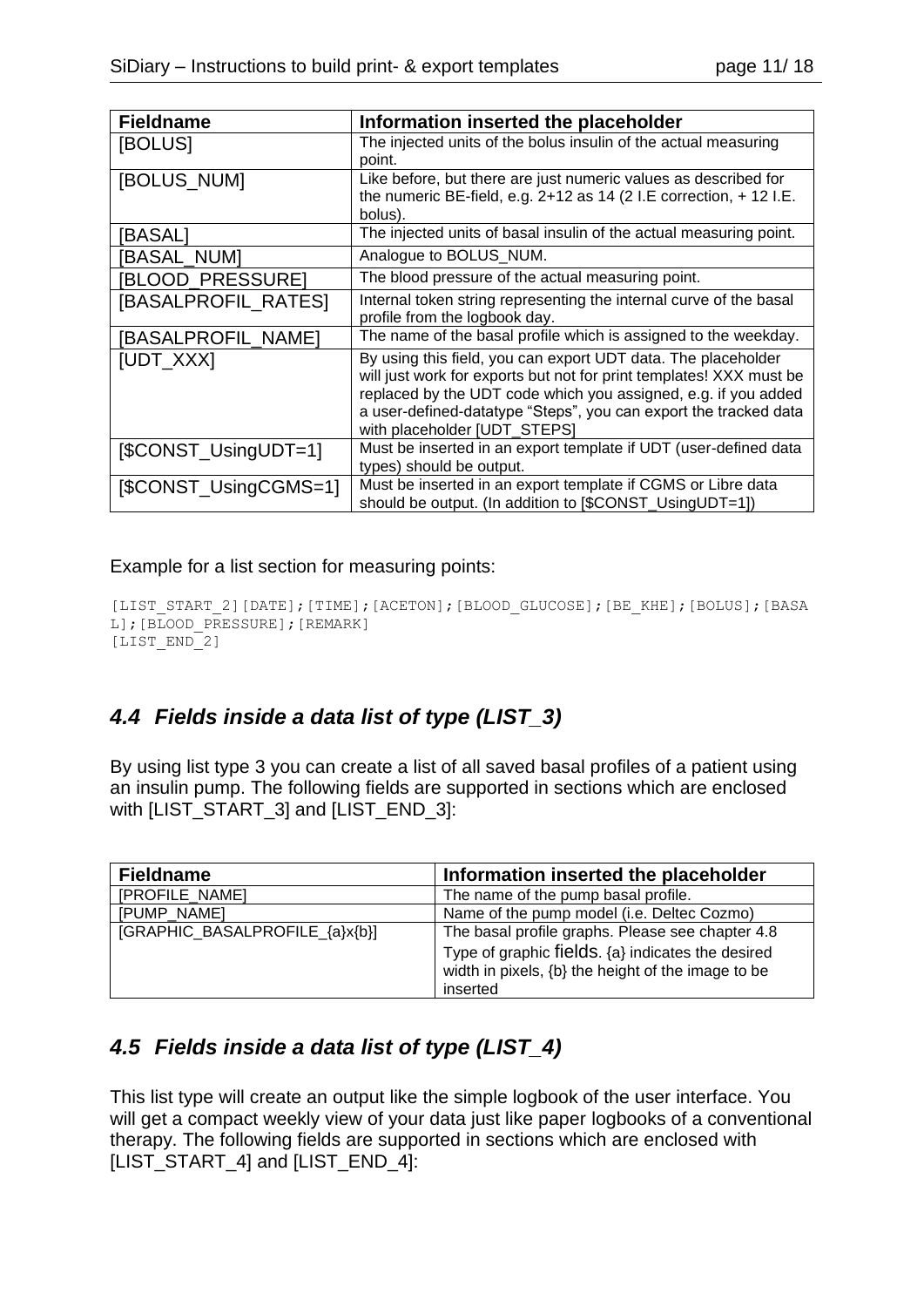| <b>Fieldname</b>   | Information inserted the placeholder                               |
|--------------------|--------------------------------------------------------------------|
| $[CT_DAT_y]$       | The date of the day of the current week. Possible values for y are |
|                    | between 1 and 7. CT_DAT_1 will give you the date of the first      |
|                    | day in the current week, CT_DAT_2 the second etc.                  |
| $[CT_BG_xy]$       | A blood glucose level from this week: X specifies the column of    |
|                    | the ct-logbook (1-Breakfast, 2-Lunch, 3-Dinner, 4-Late) and y the  |
|                    | day of the week (1-7)                                              |
| $[CT_MED_xy]$      | Will be replaced by the tracked medication. Xy identical to the    |
|                    | blood glucose placeholder.                                         |
| [CT_REM]           | The tracked remarks of this week                                   |
| <b>ICT WEIGHTI</b> | The body weight tracked in the simple logbook.                     |

#### <span id="page-11-0"></span>*4.6 Fields inside a data list of type (LIST\_5)*

With this list type you can create a list of all tracked laboratory values. The following fields are supported in sections which are enclosed with [LIST\_START\_5] and [LIST\_END\_5]:

| <b>Fieldname</b> | Information that is inserted into the placeholder                                                                                                                                 |  |  |
|------------------|-----------------------------------------------------------------------------------------------------------------------------------------------------------------------------------|--|--|
| [DATE]           | The date when the lab result was measured                                                                                                                                         |  |  |
| [LAB_DEF]        | The name of the lab parameter, i.e. A1C                                                                                                                                           |  |  |
| [VALUE]          | The lab result value                                                                                                                                                              |  |  |
| [UNIT]           | The unit of the lab parameter                                                                                                                                                     |  |  |
| [REF_MIN]        | The lower-bound of the lab parameter's target range                                                                                                                               |  |  |
| [REF_MAX]        | The upper-bound of the lab parameter's target range                                                                                                                               |  |  |
| [RATING]         | A rating of the current lab result: - if the result was below of the<br>target range, $+$ if the result was above from the target and a blank<br>if it's inside the target range. |  |  |

#### <span id="page-11-1"></span>*4.7 Fields inside a data list (LIST\_6)*

With this list type you can create a list of all defined events. The following fields are supported in sections which are enclosed with [LIST\_START\_6] and [LIST\_END\_6]:

<span id="page-11-2"></span>

| <b>Fieldname</b> | Information that is inserted into the placeholder                               |
|------------------|---------------------------------------------------------------------------------|
| [EVENT]          | The key (abbreviation) of the event                                             |
| [GROUP]          | The group name/category of the event                                            |
| [DESC]           | The full name of the event                                                      |
| [SEP]            | Will be replaced for a comma separator to create an output of a<br>enumeration. |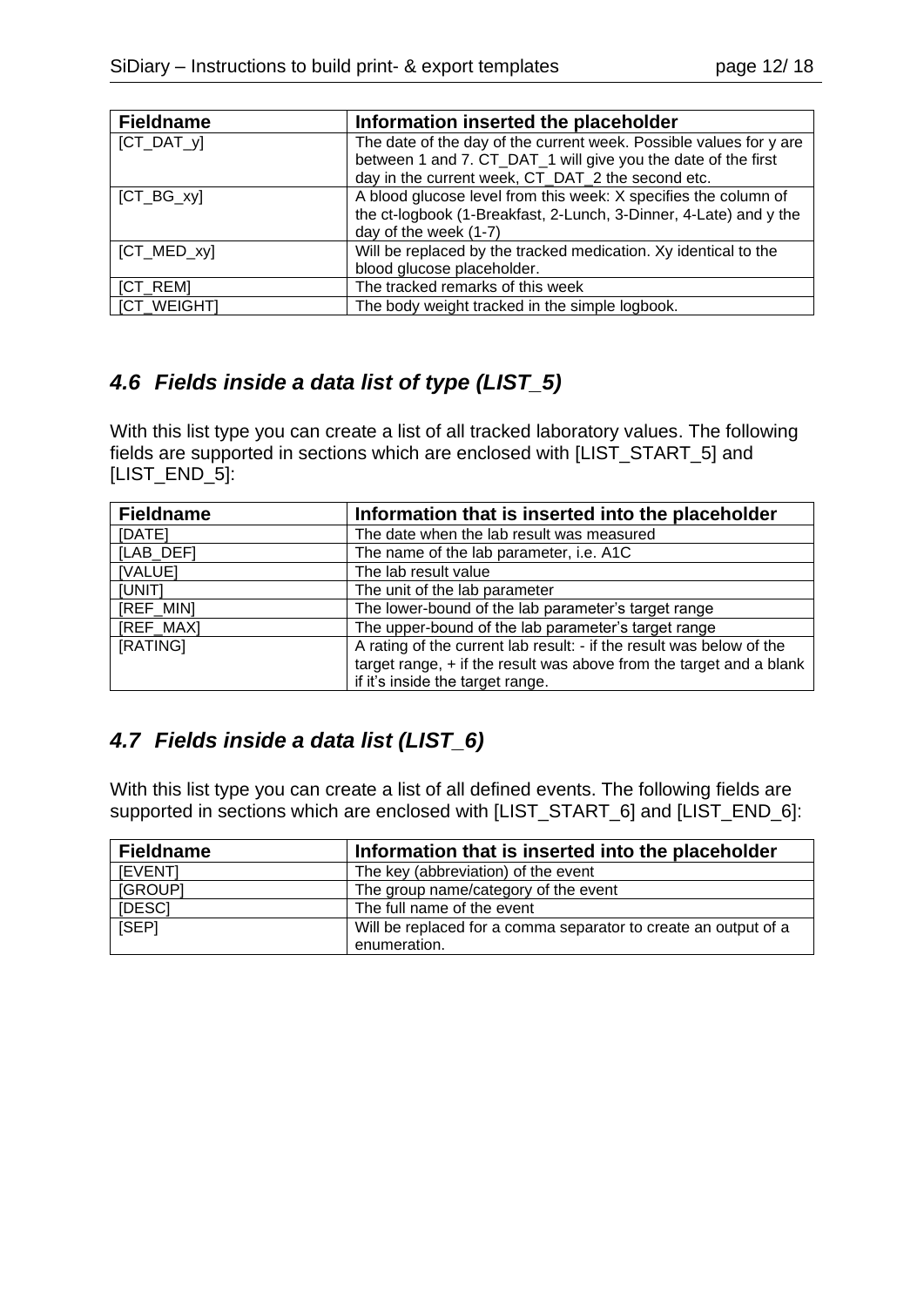#### <span id="page-12-0"></span>*4.8 Type of graphic fields*

The following special placeholder can only be used with Microsoft Word. The placeholders will be replaced by the appropriate graphics in defined sizes. The basic syntax of the graphic placeholder is:

[GRAPHIC TYPE{a} VAL{b}  ${c}x{d}$  BORDER{e}]

The values in the curly bracket have the meaning as following: {a} specifies the graphic type:

- $0$  pie chart
- $1 -$  dot graph
- 2 statistic value
- 3 line graph (since version 6 this type is identical to type 4)
- 4 line graph in presentation quality
- 5 Blood pressure (with or without weight curve)
- 6 Regime of weight
- 7 Insulin pie chart
- 8 Bar chart
- 9 Blood pressure pie chart
- 10 Line graph for lab results
- 11 Line Graph for (numeric) UDT (User defined data type)
- 12 TDD course (Total daily dose/the total amount of bolus and basal insulin)
- 13 Glucose profile

{b} specifies the control type, analogue to the option buttons of the statistic screen:

- 0 before breakfast
- 1 after breakfast
- 2 before lunch
- 3 after lunch
- 4 before dinner
- 5 after dinner
- 6 only night values
- 7 all values
- {c} specifies the width of the graphic in pixel
- {d} specifies the height of the graphic in pixel
- {e} specifies the border width of the frame
- 0->no frame … 1->1-pixel border width and so on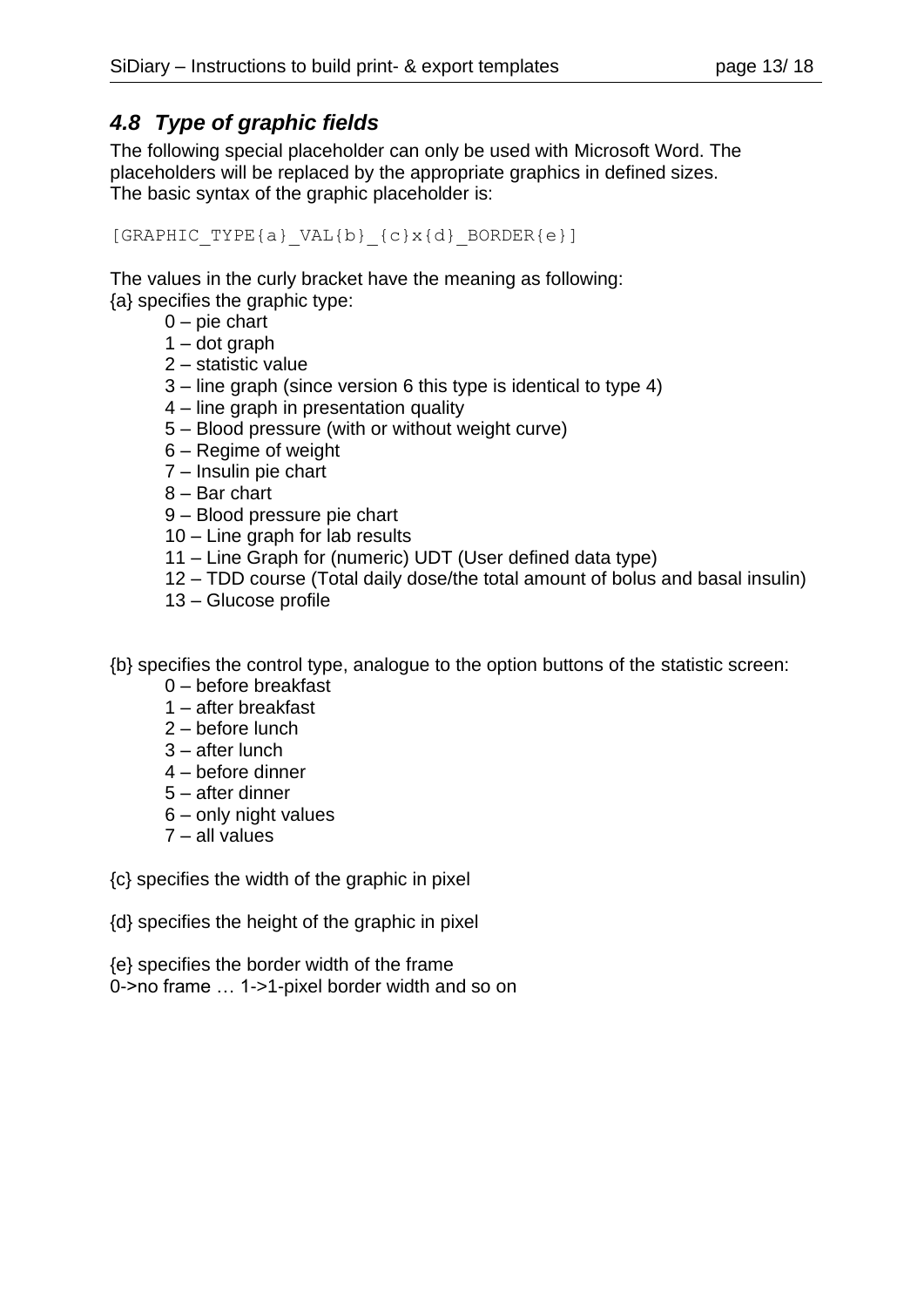Following this schema, the example from below shows a fully qualified placeholder:

[GRAPHIC\_TYPE0\_VAL7\_330x250\_BORDER1]

This placeholder outputs a pie chart for all values in the size 330x250 with a frame in the thickness 1 pixel.



The basal profiles can be referenced within a template too.

```
[GRAPHIC_BASALPROFILE_{a}x{b}]
i.e.:
[GRAPHIC_BASALPROFILE_300x150]
```
If this field is used within list type 1 (for all days from the selected range), the basal profile that was used at this day will be printed. You can use this field also with list type 3, which will give you a collection of all saved basal profiles.

Also, the trend view can be included with a report by using this placeholder: [GRAPHIC\_TREND\_{a}] i.e. [GRAPHIC\_TREND\_500]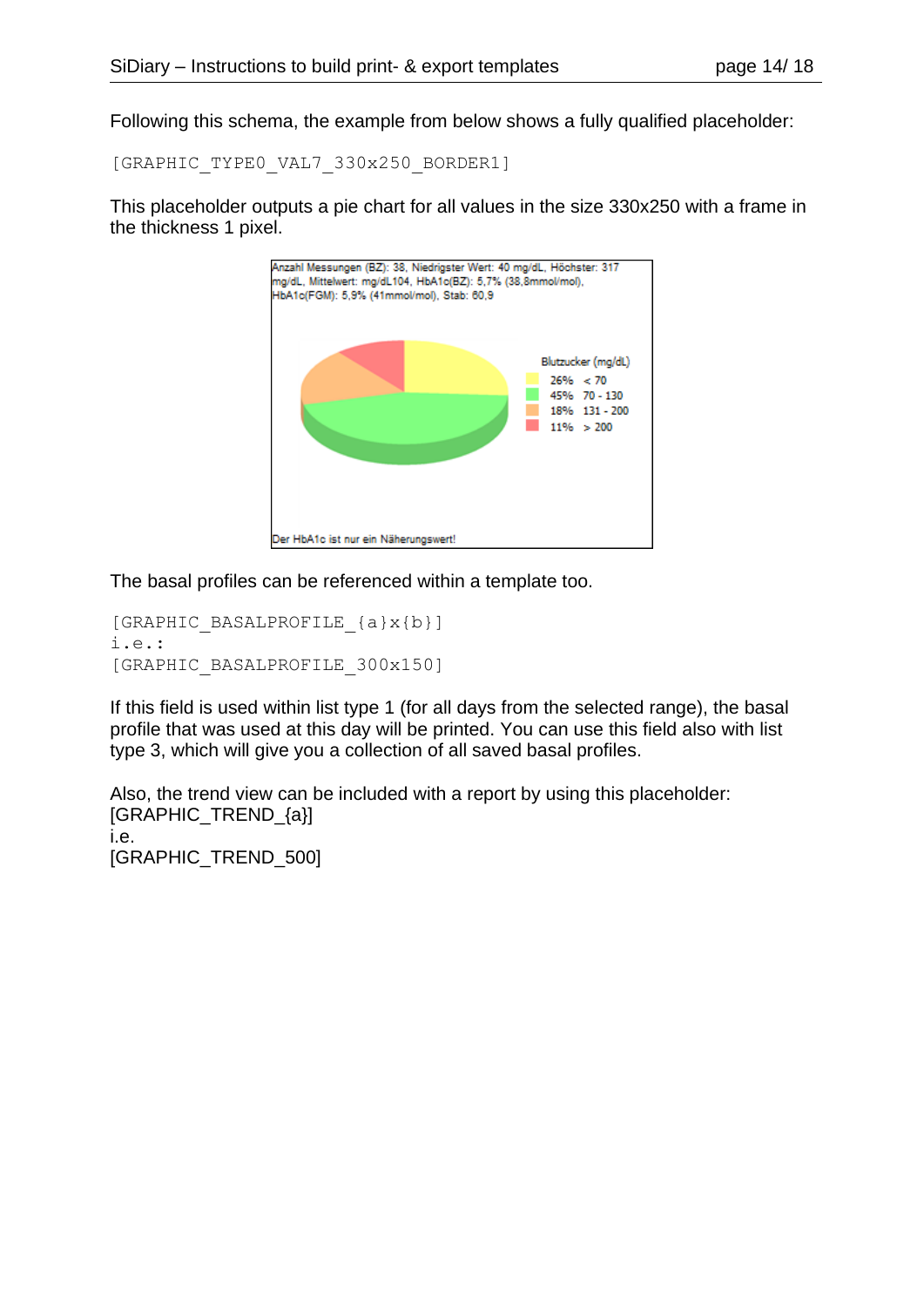## <span id="page-14-0"></span>**5 Excel templates**

For Excel templates all the prementioned is valid. The definition of the list sections and placeholder are in a separate Excel sheet (ShE Parser). In this sheet you can specify the placeholders and on which sheet or which cell the placeholder's value should be inserted.

Here an example:

| Field                              | Sheet   | Cell, column or row |
|------------------------------------|---------|---------------------|
| [START_DATE]                       | SiDiary | C <sub>2</sub>      |
| [END_DATE]                         | SiDiary | C <sub>2</sub>      |
| [NAME]                             | SiDiary | C <sub>1</sub>      |
| [CREATED_ON]                       | SiDiary | C <sub>3</sub>      |
| [STAT_HIGHEST]                     | SiDiary | G <sub>2</sub>      |
| [STAT_LOWEST]                      | SiDiary | G <sub>1</sub>      |
| [STAT_AVERAGE]                     | SiDiary | G <sub>3</sub>      |
| $[STAT_A1C]$                       | SiDiary | G4                  |
| [LANGTEXT_86]                      | SiDiary | E <sub>1</sub>      |
| [LANGTEXT_87]                      | SiDiary | E <sub>2</sub>      |
| [LANGTEXT_89]                      | SiDiary | E <sub>3</sub>      |
| [LANGTEXT_90]                      | SiDiary | E4                  |
| [LANGTEXT_118]                     | SiDiary | H4                  |
| [LANGTEXT_510]                     | SiDiary | A <sub>1</sub>      |
| [LIST_START_2]                     | SiDiary | $\overline{7}$      |
| [DATE\$FORMATDAT(DD.MM.YYYY)]      | SiDiary | A                   |
| [TIME]                             | SiDiary | В                   |
| [BLOOD_GLUCOSE]                    | SiDiary | $\mathsf{C}$        |
| [BE_KHE]                           | SiDiary | D                   |
| [BOLUS]                            | SiDiary | E                   |
| [BASAL]                            | SiDiary | F                   |
| [LIST_END_2]                       | SiDiary | $\overline{7}$      |
| [\$CALLMAKRO(Table2.SiDiary_ToDo)] | SiDiary |                     |

Single placeholders outside of a list section must have a fully qualified cell reference, i.e. there need to be a column- as well as the cell information's, e.g.: [NAME] SiDiary C1

In this example the patient name is written in the excel sheet named SiDiary into cell C1.

For the list section [LIST\_START\_2] you need to specify the row, which will take the first row of the list:

All fields inside the list section specify the column only, e.g.: [BLOOD\_GLUCOSE] SiDiary C

In this example for the 1st measuring point the blood glucose level is written into cell C7, the 2nd measuring point for the blood glucose in C8 and so on.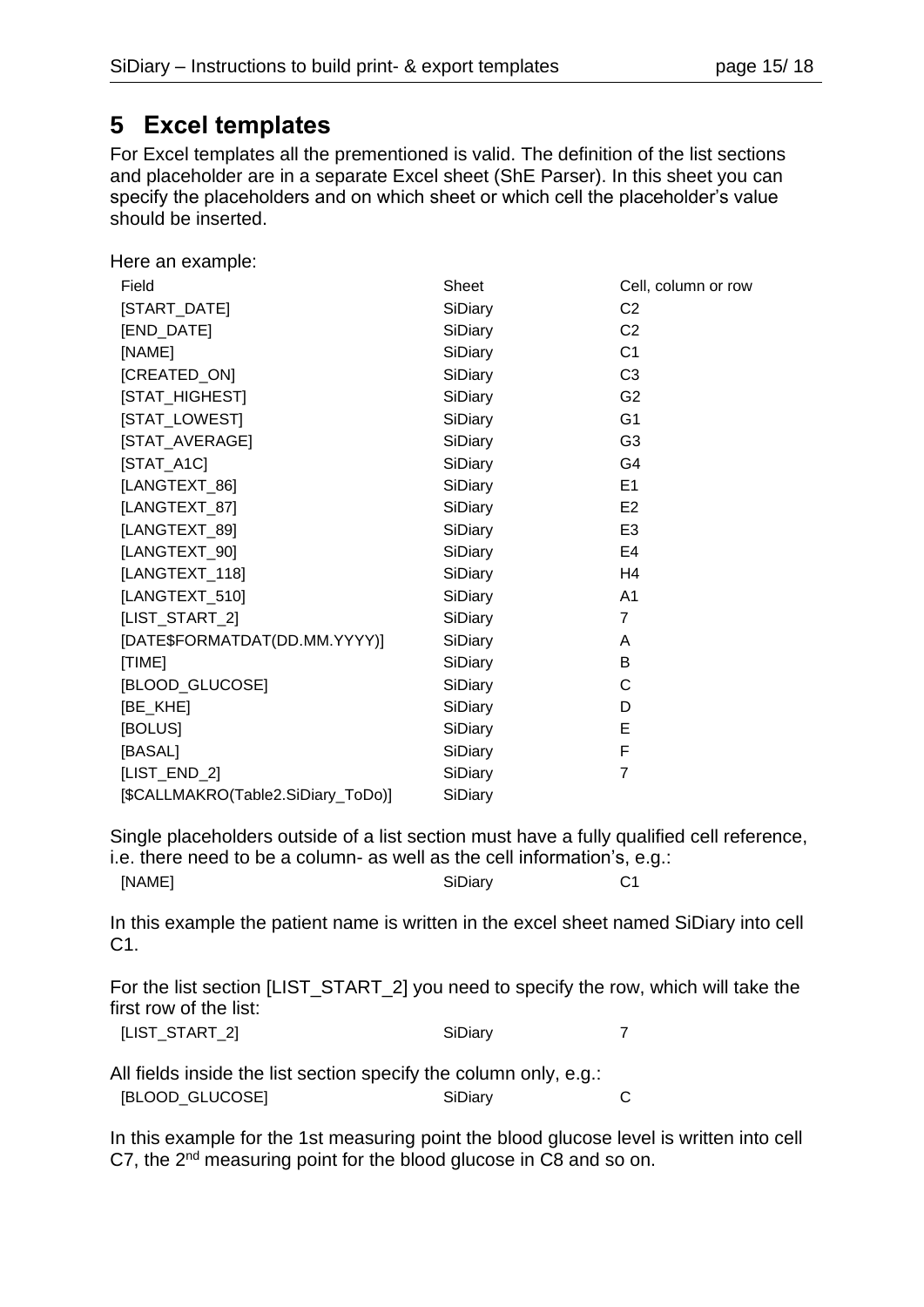Additionally, you can save a macro to the excel template, which can be executed by SiDiary at the end of the report:

[\$CALLMAKRO(Table2.SiDiary\_ToDo)] SiDiary

In the example the macro "SiDiary ToDo" will be executed after inserting the values.

After the export is completed (all replacements and processing of any macros), the complete sheet SiDiary will be deleted. If you want to put a macro to a template, you should save it in the code window of the "SiDiary"-sheet, so that you make sure, that it is going to be deleted at the end of the export.

This way you won't get the message on opening an export result file, that the file contains any macros. The additional achieving of excel macro instructions at the end of an export opens extensible modifications for the SiDiary data.

By using cell references you can use the full power of Excel for creating graphics and statistic evaluations.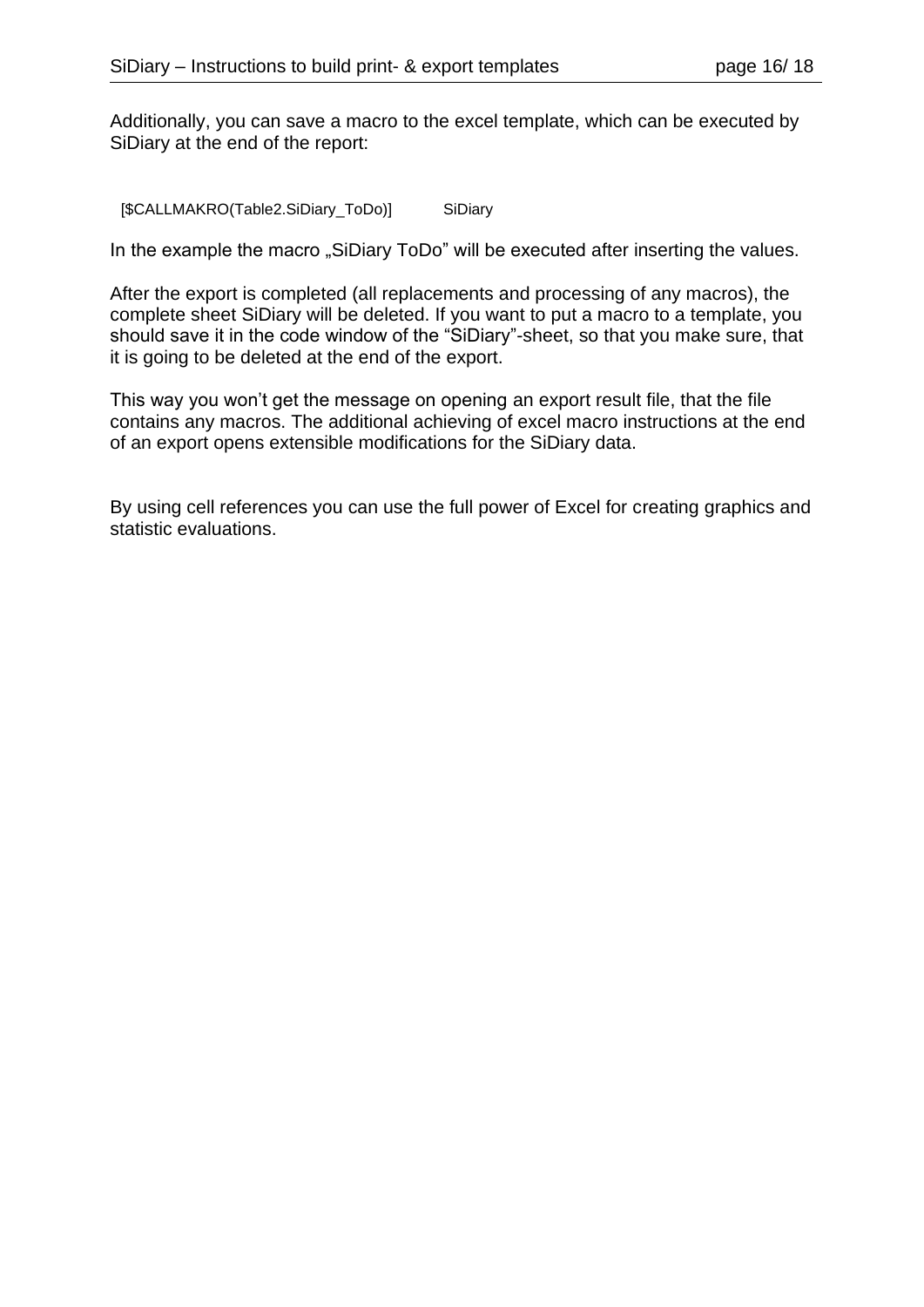## <span id="page-16-0"></span>**6 Formatting options for placeholders**

All prementioned placeholders, whether inside or outside a list section, can be extended with format information inside the fieldname.

Format information's are preluded by the \$ character. After that char there can follow format information's for date values, substring orders or something like that.

E.g. the field [DATE] can be used as followed: [DATUM\$FORMATDAT(DD.MMMM.YY)] The printed date would have the format as followed: 12. February 2004 (from the value 02/12/2004)

A list of all valid format information's:

| Notation of the format specification       |  | <b>Result (of the output)</b> |  |
|--------------------------------------------|--|-------------------------------|--|
| \$FORMATION (# , ##0) \$LFTLL (30~w)       |  | wwwwwwwwwwwwwwwwwwwwww1.534   |  |
| \$FORMATION (# , ##0.0) \$LFTLL (30~w)     |  | wwwwwwwwwwwwwwwwwwwi.534,0    |  |
| \$LFILL(30~w)                              |  | wwwwwwwwwwwwwwwwwwwwwww1534   |  |
| <b>\$LFILL(30~-)</b>                       |  | -------------------------1534 |  |
| $$RFILL(30--)$                             |  | 1534------------------------- |  |
| $$RFILL(30\sim w)$                         |  | 1534wwwwwwwwwwwwwwwwwwwwwwww  |  |
| \$FORMATDAT (dd. MMMM. yyyy) \$LFILL (30~) |  | 01.Januar.2000                |  |
| \$FORMATDAT (dd.MMM yyyy) \$LFILL (30~)    |  | 01.Jan 2000                   |  |
| \$FORMATDAT (dd.MM.yyy) \$LFILL (30~)      |  | 01.01.00                      |  |
| \$UPPER\$LFTLL (30~)                       |  | SIDIARY                       |  |
| \$LOWER\$LFILL(30~)                        |  | sidiary                       |  |
| $$LEFT(3)$$ $$LFILL(30~)$                  |  | SiD                           |  |
| \$RIGHT (5) \$LFILL (30~)                  |  | Diary                         |  |
| \$SUBSTRING (0~5) \$LFILL (30~             |  | SiDia                         |  |
| $$LEFT(3)$$ \$RFILL $(30~)$                |  | SiD                           |  |
| \$RIGHT (5) \$RFILL (30~)                  |  | Diary                         |  |
| $$SUBSTRING (3~2)$ $$RFILL (30~)$          |  | ia                            |  |
| \$REPLACE(D~T)                             |  | SiTiary                       |  |
|                                            |  |                               |  |